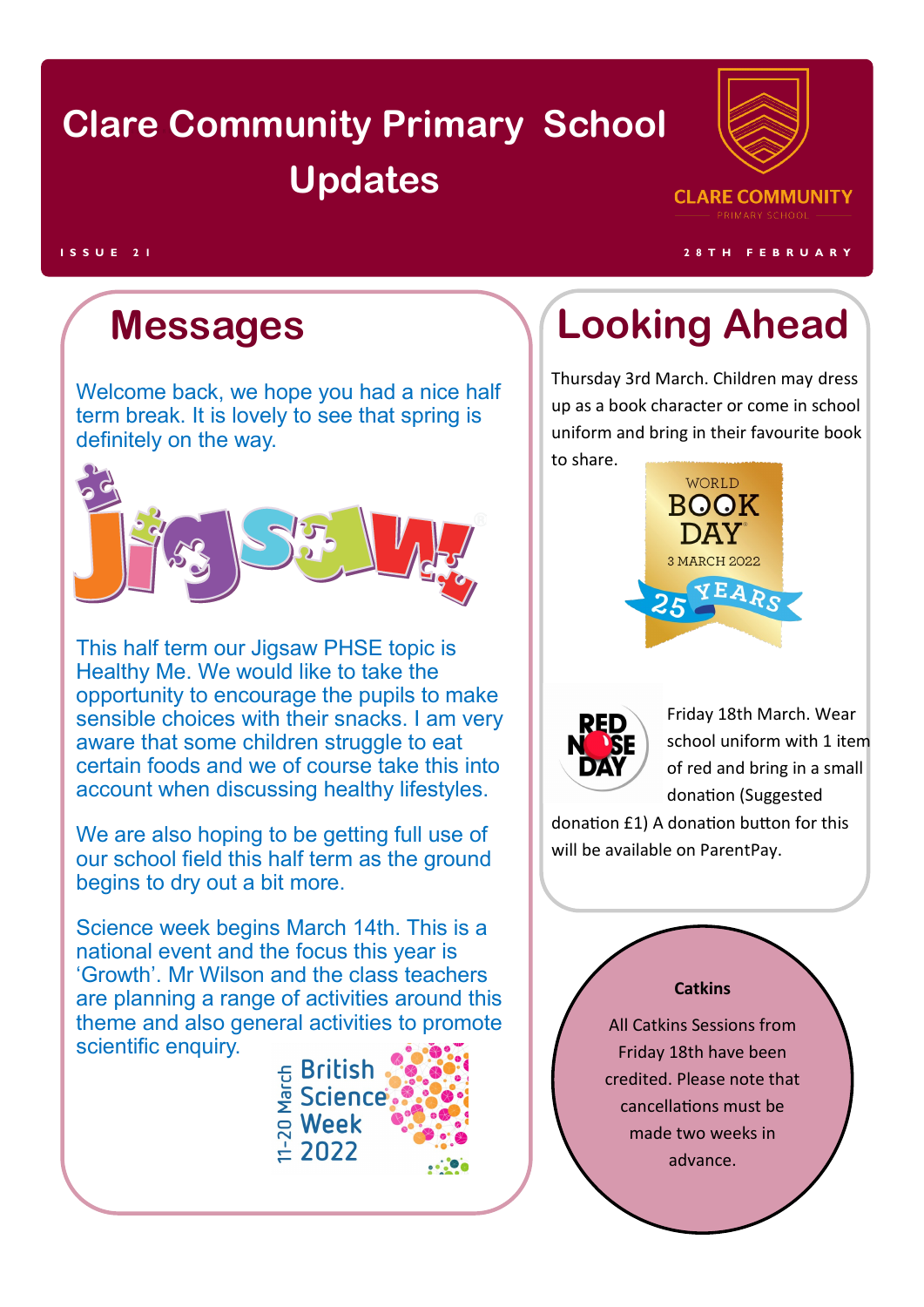

# **CAR BOOT SALE**

# Sunday the 20<sup>th</sup> of March

Stour Valley Community School Cavendish Road, Clare.

Pitches £10.00 per vehicle

Pitch holders set up from 8.00am. Gates open 8.30am - 12.00 noon.

To book a pitch contact Clare on telephone number 07821 040699 or email clare\_bracher@hotmail.co.uk

Pitches must be booked by 6th March 2022

Free visitor parking on site.





**Clare Community Association** raising funds for the Party in the Park 2022